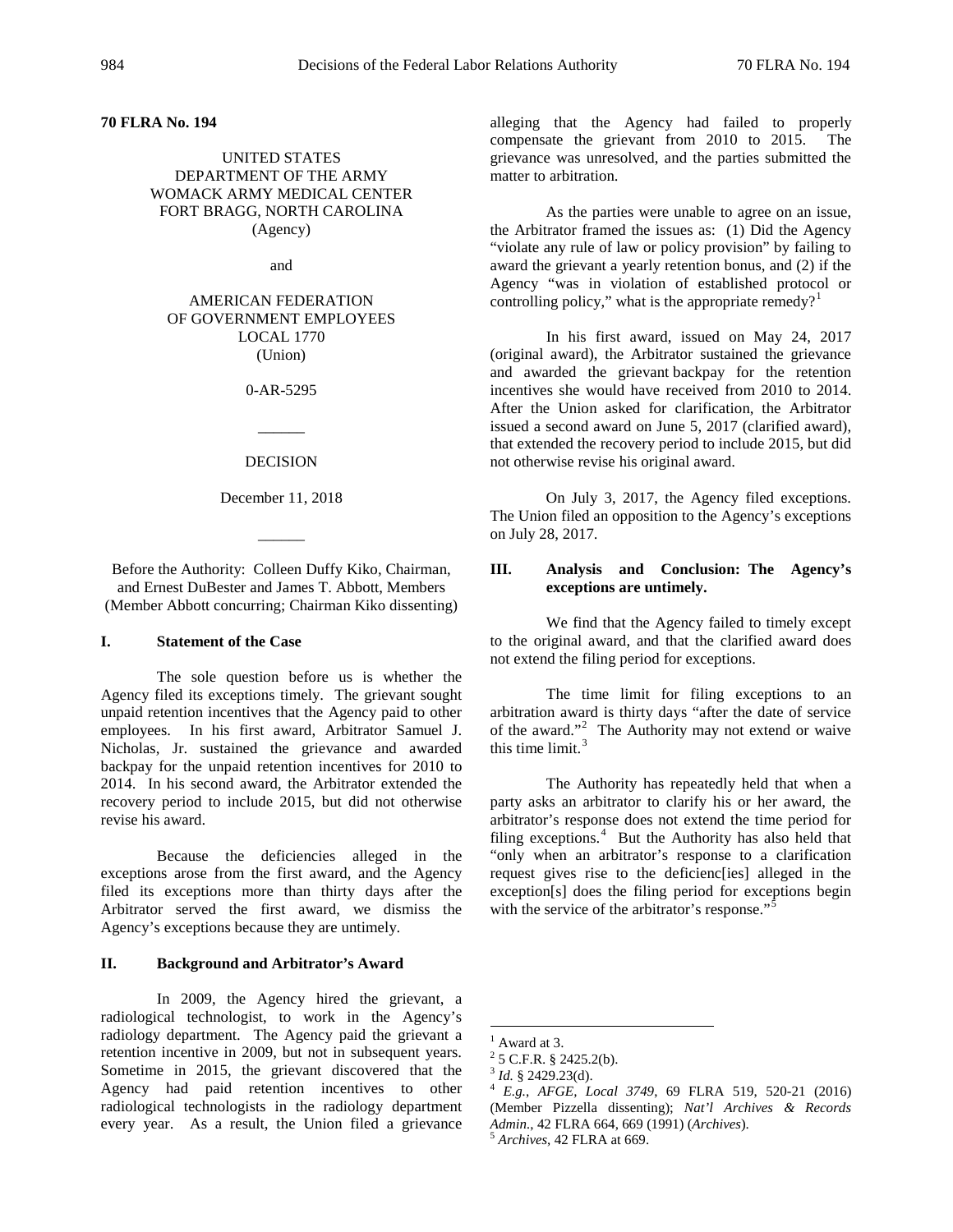The original award, which the Arbitrator served by email on May 24,  $2017<sup>6</sup>$  $2017<sup>6</sup>$  $2017<sup>6</sup>$  found that the grievant was entitled to retroactive retention incentives and directed the Agency to provide the grievant retention incentives for 2010 to 2014, but did not address  $2015$ .<sup>[7](#page-1-1)</sup> The Union then requested that the Arbitrator clarify whether he intended to include 2015 in the recovery period.<sup>[8](#page-1-2)</sup> By email on June 5, 2017, the Arbitrator notified the parties that he had "erred in his mathematical calculation of the years" and attached the clarified award—solely correcting the recovery period to include 2015.<sup>[9](#page-1-3)</sup>

The deficiencies alleged in the Agency's exceptions arose from the original award, not from the clarified award.<sup>[10](#page-1-4)</sup> In the original award, the Arbitrator found that the grievant was entitled to retroactive retention incentives. In the clarified award, the Arbitrator merely reiterated the first ruling and corrected a typographical error by extending the end of the recovery period from 2014 to 2015. The exceptions do not challenge the only matter—the one-year recovery period extension—that arose from the clarified award, nor do they distinguish 2015 from the other years for which the Arbitrator ordered retroactive retention incentives.

Because the Agency's exceptions appeared to be untimely, the Authority's Office of Case Intake and Publication issued an order to show cause why the Agency's exceptions should not be dismissed as untimely.<sup>[11](#page-1-5)</sup> In its response to the show-cause order, the Agency argues that excepting to the original award would have been "an impermissible interlocutory appeal" and that the clarified award "was the first final, appealable award."<sup>[12](#page-1-6)</sup> The Agency argues that the original award was not final because it did not address the issue of retention incentives for 2015.<sup>[13](#page-1-7)</sup>

Contrary to the Agency's interlocutory-appeal contention, the original award was a final award. At arbitration, the parties disputed whether the grievant was entitled to a remedy for the Agency's failure to provide her retention incentives. The original award completely resolved that issue, so timely exceptions to that award would not have been interlocutory.<sup>[14](#page-1-8)</sup>

Accordingly, the Agency must have filed its exceptions no later than June 23, 2017—within thirty days after the Arbitrator served the original award—in order to be considered timely. But the Agency filed its exceptions on July 3, 2017. Therefore, we find the exceptions untimely, and dismiss them.

#### **IV. Decision**

We dismiss the Agency's exceptions.

<span id="page-1-0"></span> <sup>6</sup> Agency's Resp. to Order to Show Cause (Agency's Resp.), Ex. 2 at 1 (Arbitrator's May 24, 2017 email transmittal); Opp'n, Ex. 6 at 1 (same).

<span id="page-1-1"></span> $<sup>7</sup>$  Original Award at 10.</sup>

<span id="page-1-2"></span><sup>8</sup> Agency's Resp., Ex. 2 at 1 (email seeking clarification of original award); Opp'n, Ex. 2 at 1 (same). <sup>9</sup> Opp'n, Ex. 3 at 1.

<span id="page-1-8"></span><span id="page-1-4"></span><span id="page-1-3"></span><sup>&</sup>lt;sup>10</sup> *Compare Archives*, 42 FLRA at 669 (dismissing as untimely an exception challenging merits of underlying arbitration award directing grievant's retroactive promotion where party did not file exception until after arbitrator clarified backpay dates), *with U.S. Dep't of the Army, Corps of Eng'rs, Nw. Div. & Portland Dist.*, 60 FLRA 595, 596 (2005) (granting as timely an exception that challenges an arbitrator's finding that a position could not be contracted out, a finding that the Arbitrator first articulates in a clarified award, where an earlier arbitration award merely directed agency to fill disputed position).

<span id="page-1-5"></span><sup>&</sup>lt;sup>11</sup> Order to Show Cause at 1-2.<br><sup>12</sup> Agency's Resp. at 2.<br><sup>13</sup> *Id.* at 3.

<span id="page-1-7"></span><span id="page-1-6"></span>

 <sup>14</sup> *See U.S. Dep't of the Treasury, IRS, Nat'l Distrib.Ctr., Bloomington, Ill.*, 64 FLRA 586, 589 (2010) (an award is final, for purposes of filing exceptions, when it completely resolves all of the issues submitted to arbitration); *Cong. Research Emps. Ass'n, IFPTE, Local 75*, 64 FLRA 486, 489 (2010) (an award is final for purposes of filing exceptions if it does not indicate that the arbitrator or parties contemplate the introduction of some new measure of damages, even if it may leave room for further disputes about compliance; *OPM*, 61 FLRA 358, 361 (2005) (award is final when it awards fees or damages, but leaves the amount of those damages to be determined).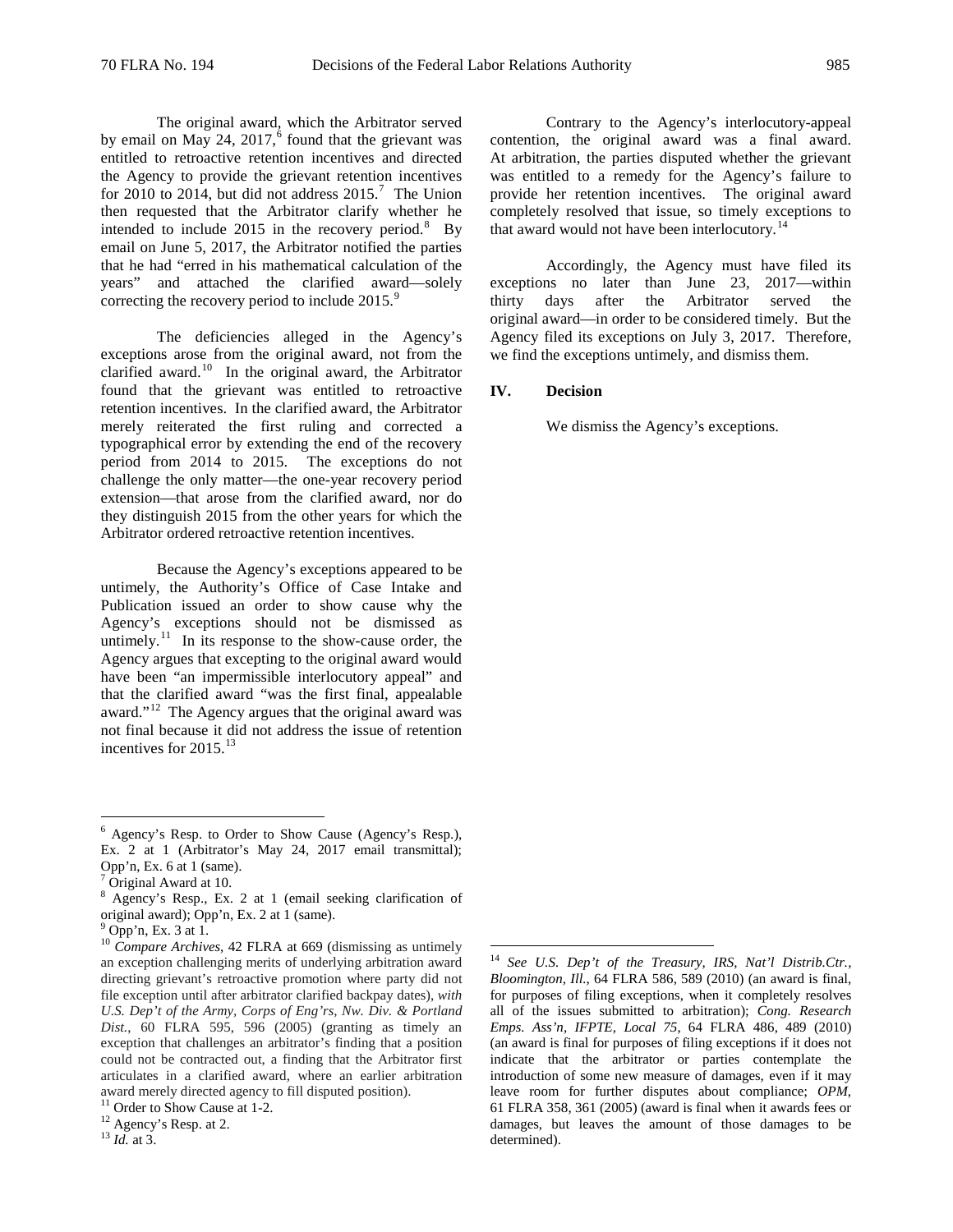## **Member Abbott, concurring:**

Consistent with my position in *U.S. DOD, Defense Contract Management Agency* (*DCMA*) [1](#page-2-0) and later in *U.S. DOD Education Activity, U.S. DOD Dependents Schools*, [2](#page-2-1) I agree that the Agency's exceptions in this case are untimely.

Statutory and regulatory deadlines must be enforced in order to facilitate the timely and amicable resolution of disputes in the federal workplace.<sup>[3](#page-2-2)</sup> I noted in *DCMA* that missing a statutory deadline is quite different from making a technical error.<sup>[4](#page-2-3)</sup> Therefore, we reaffirmed that exceptions "must be filed 'during the [thirty]-day period beginning on the date the award *is served* on the party."<sup>[5](#page-2-4)</sup>

In this case, it was clear in the Arbitrator's May 24, 2017, award that he found a violation and awarded a remedy through 2014. That award was served on the Agency that same day. Therefore, the re-issuance of the award on June 5, 2018, with no changes or explanations other than the correction of 2014 to 2015, was nothing more than an editorial correction. It certainly did not constitute a new or modified award that could extend the Agency's deadline for filing exceptions.

To hold otherwise would establish a vague precedent that in effect would permit any party to self-extend the statutory thirty-day filing period for filing exceptions simply by asking an Arbitrator to clarify any point of her award no matter how minor or technical. Such an interpretation is not consistent with effective and efficient Government.<sup>[6](#page-2-5)</sup>

<span id="page-2-1"></span><sup>2</sup> 70 FLRA 718 (2018) (Member DuBester dissenting).<br> $3$  See 5 U.S.C. § 7101(a)(1)(B).

<span id="page-2-0"></span> $1$  70 FLRA 370 (2018).

<span id="page-2-4"></span><span id="page-2-3"></span><span id="page-2-2"></span><sup>&</sup>lt;sup>4</sup> *DCMA*, 70 FLRA at 371 n.22.<br><sup>5</sup> *Id.* at 370. <sup>6</sup> 5 U.S.C. § 7101(b).

<span id="page-2-5"></span>